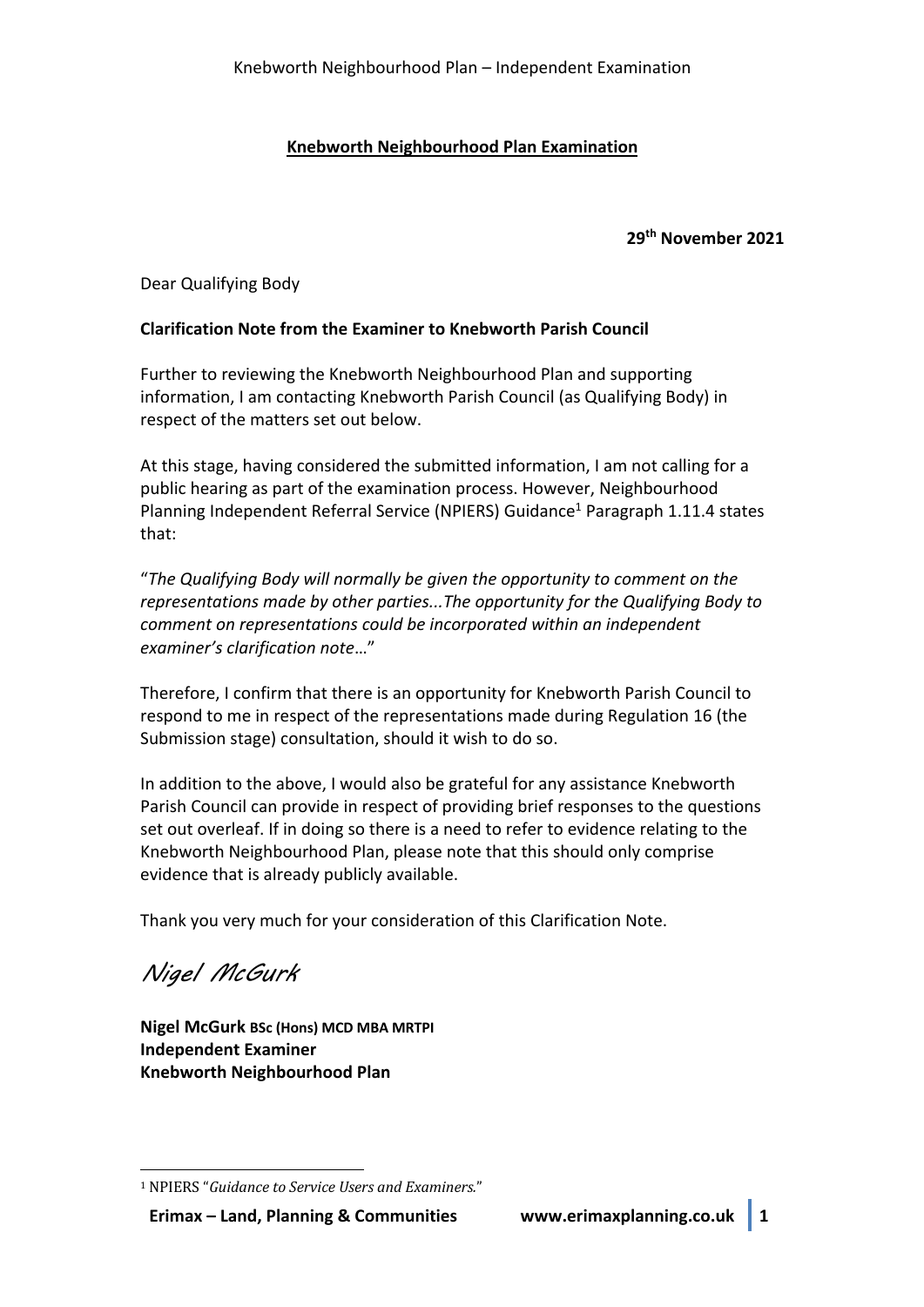**Policy KBLE1** – Please can you point me to information in respect of the location and/or nature of *"other existing commercial locations*" in the Neighbourhood Area.

I am mindful that the Retail Area is very small and the Policy thus appears to provide limited/restrictive support for business-related development, contrary to the aims of the Plan set out in the supporting text. Is the Policy intended to restrict new business development to those places where business development already takes place only and if so, please can you point me to evidence that such an approach meets the basic conditions ?

The Policy would rule out any development that had any (including the slightest) adverse impact on residential amenity, regardless of any benefits brought about by development. Is this the intention of the Policy ?

Is there any information you can point me to in respect of existing baselines for what "*traffic conditions*" currently comprise - ie, how will adverse impacts be measured, who by and on what basis ?

**Policy KBLE2** – The Policy appears as a vague statement rather than a land use planning policy. Is the intention of the Policy to reflect Paragraph 84 of the National Planning Policy Framework ("the Framework") ?

**Policy KBLE3** – Is the village centre the same as the Retail Area ? If so, should the Policy refer to the Retail Area rather than village centre ? If not, please can you point me to information in respect of the boundaries of the village centre (noting that the Policy refers to development within and outside the village centre) ?

London Road is long. Please can you point me to evidence in respect of the deliverability and viability of a Policy requirement for any development along London Road to fix a building line of no less than 7 metres from the centre of the highway; and is there evidence you can point me to, to demonstrate that no building is currently located less than 7 metres from the centre of the highway?

Please can you point me to evidence to demonstrate: that the Policy requirements in respect of preventing change of use of land or buildings with an established business use to housing are not contrary to Permitted Development; that the Policy requirements do not conflict with Policy KBLE2, which does not support the creation of new business space other than on existing commercial sites; and that the Policy is deliverable/viable ?

Please can you point me to information in respect of how the loss of business premises will be "*resisted*" ?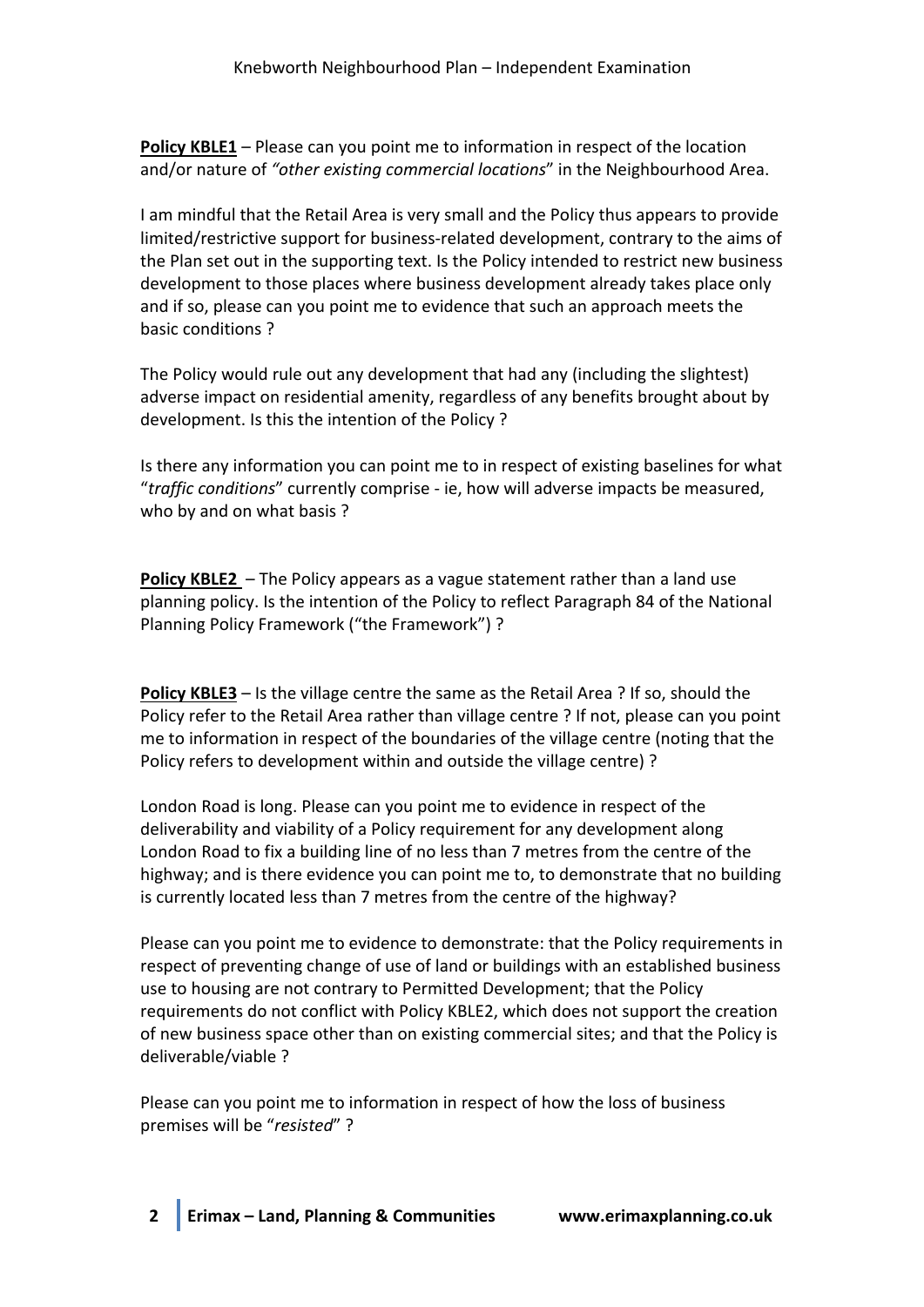**Policy KBLE5** – Most homeworking does not require planning permission. Where planning permission is required, this is likely to be because the nature of the homeworking raises issues in respect of local character, residential amenity and highway safety. The Policy supports such development regardless of impact on local character, but it requires there to be no adverse impact, at all, on residential amenity (as opposed for providing for the balanced consideration of development proposals).

It is therefore difficult to understand what kind of development the Policy is intended to support. Please can you point me to information or evidence which supports the Policy as set out ?

**Policy KBLE6** – Is this a Policy for major residential development ?

**Policy KBBE2** – The requirements of the Policy appear to exceed national and local policy requirements without supporting evidence in respect of viability and deliverability.

Is the Qualifying Body happy for the intent of Policy KBBE2 to be reflected in a Policy that promotes and supports sustainable buildings/building techniques or if not, please can you point me to evidence in respect of the viability and deliverability of the approach set out in Policy KBBE2?

**Policy KBBE3** – Similarly to Policy KBBE2, the Policy has laudable aspirations but there is nothing before me to evidence deliverability or viability. Is the Qualifying Body happy for the intent of Policy KBBE2 to be reflected in a Policy that promotes and supports accessibility and adaptability or if not, please can you point me to evidence in respect of the viability and deliverability of the approach set out in Policy KBBE3 ?

**Policy KBW1 –** Please can you point me to evidence in respect of the viability and deliverability of the requirements of the Policy; and to information in respect of why the requirements of the Policy are relevant to all commercial or residential development. Are the requirements of the Policy also intended to apply to the emerging Local Plan allocations ?

**Policy KBW3 –** "*Development*" is very wide-ranging. Is the Policy intended to apply to all development and if so, please can you point me to information that justifies the Policy requirements. If not, please can you point me to information in respect of what "*development*" the Policy is meant to apply to ?